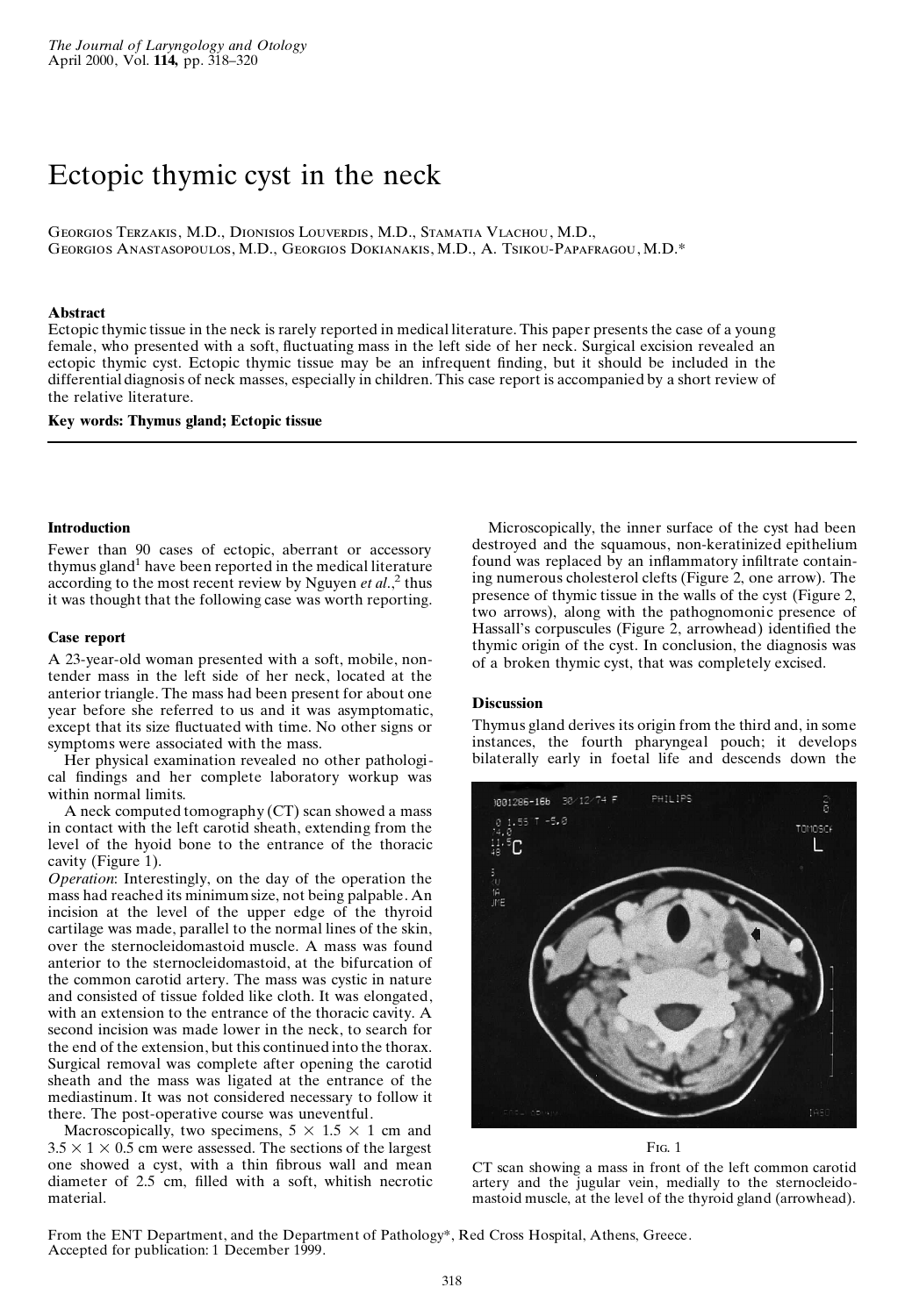

#### Fig. 2

The epithelium has been destroyed and replaced by an inflammatory infiltrate containing numerous cholesterol clefts (one arrow). Thymic tissue in the wall of the cyst (two arrows) and a Hassall's body (arrowhead) (H & E;  $\times 200$ ).

neck during the sixth to eighth week of gestational life, where the two primordia fuse to form the gland, which then reaches its definitive position in the mediastinum, behind the sternum. The presence of thymic tissue in sites other than normal is characterized as ectopic or aberrant thymus.

It seems that the persistence of aberrant solid thymic rests in the neck is not such a rare condition, if we consider results of autopsies, $3$  but the absence of clinical manifestations is responsible for its not being diagnosed. On the other hand, cystic thymic tissue is more likely to be diagnosed, because of its clinical presentation. That was the case in the present report.

Clinically, in most cases, ectopic thymic tissue presents as a unilateral, asymptomatic neck mass, commonly in the left side of the neck. $4-7$  However, there are some reports connecting ectopic thymic tissue to respiratory distress 8,9 and tracheal obstruction,<sup>9</sup> to dysphagia,<sup>3</sup> to infection and sudden enlargement due to upper respiratory tract infection, $9,10$  to laryngeal displacement, to myasthenia gravis<sup>11</sup> and to malignancy.<sup>12,13</sup> The mass can be solid or cystic. The interesting thing in the present case is the fluctuating character of the lesion, which could not be associated to any other condition.

Moreover, the majority of reports concern infants and children, as this gland presents its relative maximum size at the age of two and its absolute maximum size at puberty. It seems that almost two thirds of cases concern patients in their first decade of life.<sup>14</sup> Adult cases share just a small part of the literature. In Lewis<sup>39</sup> review, only five out of 34 cases concerned adults older than 18 years and according to Guba,<sup>3</sup> 75 per cent of patients with histologically proven thymic cyst were less than 20 years old at presentation. This was one reason we considered important to add the present case to the literature.

The pathogenesis of the ectopic thymus has not been fully clarified yet. Several theories have been proposed, including:

(a) Complete or partial failure of the unilateral gland to migrate to its final position. The presence of parathyroid gland in the mass supports the idea of non-descending tissue.<sup>8,10</sup> Also, the fact that aberrant thymus is usually found in the normal pathway that the gland follows for its descent to the thorax is in favour of this theory.

(b) Sequestration of accessory cervical foci along the normal pathway of descent. In that case, there would be normal thymic tissue in the mediastinum, as most of it would have migrated.<sup>15</sup>

(c) Ectopic thymic gland, in the form of masses located in the pharynx, the trachea or the base of the skull.<sup>5</sup>

(d) Failure, after descent of the majority of the gland, of rostal fragments to involute, leading to separate accessory lobes or cords.

In our report the operative findings suggest that some fragments of the gland failed to descend in the mediasti num, while other fragments did and the tissue extension in the thorax stands as a proof for this.

As for the pathogenesis of the cyst formation, there is still controversy. According to Speer<sup>16</sup> it may be due to embryological remnants in the neck, sequestration pro ducts in pathological involution, neoplastic process, degen eration of Hassall's bodies, mesenchymal elements.

Today there are two mainstreams in the theories about the pathogenesis of a thymic cyst. The first one relates it to acquired progressive cystic degeneration of Hassall's corpuscles, of unknown aetiology and the second to cystic changes in persistent unincorporated remnants of the thymopharyngeal duct.

Differential diagnosis includes all possible causes of neck masses according to age, starting from congenital cysts (bronchiogenic or of the thyreoglossal duct), cystic hygroma, lymphadenopathy, thyroid and parathyroid gland lesions, lymphoma or other tumours of the area. However, it is interesting that the diagnosis of ectopic thymus has rarely been made pre-operatively.<sup>15</sup>

Possible complications include myasthenia gravis asso ciated with ectopic thymic foci $9,11$  as well as the development of malignant thymoma in the ectopic tissue.<sup>12,13</sup>

Surgical removal is indicated in symptomatic cases, in order to make a differential diagnosis from all the other causes of neck swelling. Also, the possibility of the prementioned complications presents sufficient reason to proceed to the exision of the mass. However, in infants and children it is of great importance to establish the presence of normal thymic tissue in the mediastinum before proceeding to the operation. This can be easily done with a chest X-ray.

Surgical removal in our case proved not to be difficult, as suggested by literature, and the patient will be followed to establish the absence of recurrence of any other related events.

## **Acknowledgement**

We would like to thank E. Geropoulo for her help with the pathology for this paper.

#### **References**

- 1 Hinds EA, Linkner LM, Cloud DT, Trump DS. Ectopic thymic tissue of the neck. *J [Pediatr](http://lucia.catchword.com/nw=1/rpsv/0022-3468^281970^295L.460[aid=554107,nlm=5506355]) Surg* 1970;**5**:460–3
- 2 Nguyen Q, de Tar M, Wells W, Crockett D. Cervical thymic cyst: case reports and review of the literature. *[Laryngoscope](http://lucia.catchword.com/nw=1/rpsv/0023-852X^281996^29106L.247[aid=554108])* 1996;**106**:247–52
- 3 Guba AM, Adam AE, Jaques DA, Chambers RG. Cervical presentation of thymic cysts. *Am J [Surg](http://lucia.catchword.com/nw=1/rpsv/0002-9610^281978^29136L.430[aid=554109,nlm=707721])* 1978;**136**[:430–6](http://lucia.catchword.com/nw=1/rpsv/0002-9610^281978^29136L.430[aid=554109,nlm=707721])
- 4 Rypens F, Avni F, Muller F, Baran D, Struyven J. Thymus ectopique cervical. *J Radiol* 1989;**70**:721–3
- 5 Domarus H, Blaha I. Ecotopic thymus in the neck: a case report and review of the literature. *Br J Plast Surg* 1978;**40**:532–5
- 6 Tien Lau H, Barlow B, Gahndi RP. Ectopic thymus: Presenting as neck mass. *J [Pediatr](http://lucia.catchword.com/nw=1/rpsv/0022-3468^281984^2919L.197[aid=554111,nlm=6726580]) Surg* 1984;**19**:197
- 7 Lewis CT. Ectopic thymus of the neck report of three examples in children. *[Postgrad](http://lucia.catchword.com/nw=1/rpsv/0032-5473^281975^2951L.38[aid=554112]) Med J* 1975;**51**:38–40
- Tovi F, Mares AJ. The aberrant cervical thymus: Embryology, pathology and clinical implications. *[Am](http://lucia.catchword.com/nw=1/rpsv/0002-9610^281978^29136L.631[aid=554113,nlm=707745]) J Surg* 1978;**136**[:631–7](http://lucia.catchword.com/nw=1/rpsv/0002-9610^281978^29136L.631[aid=554113,nlm=707745])
- 9 Lewis MR. Persistence of the thymusin the cervical area. *J Pediatr* 1962;**61**:887–93